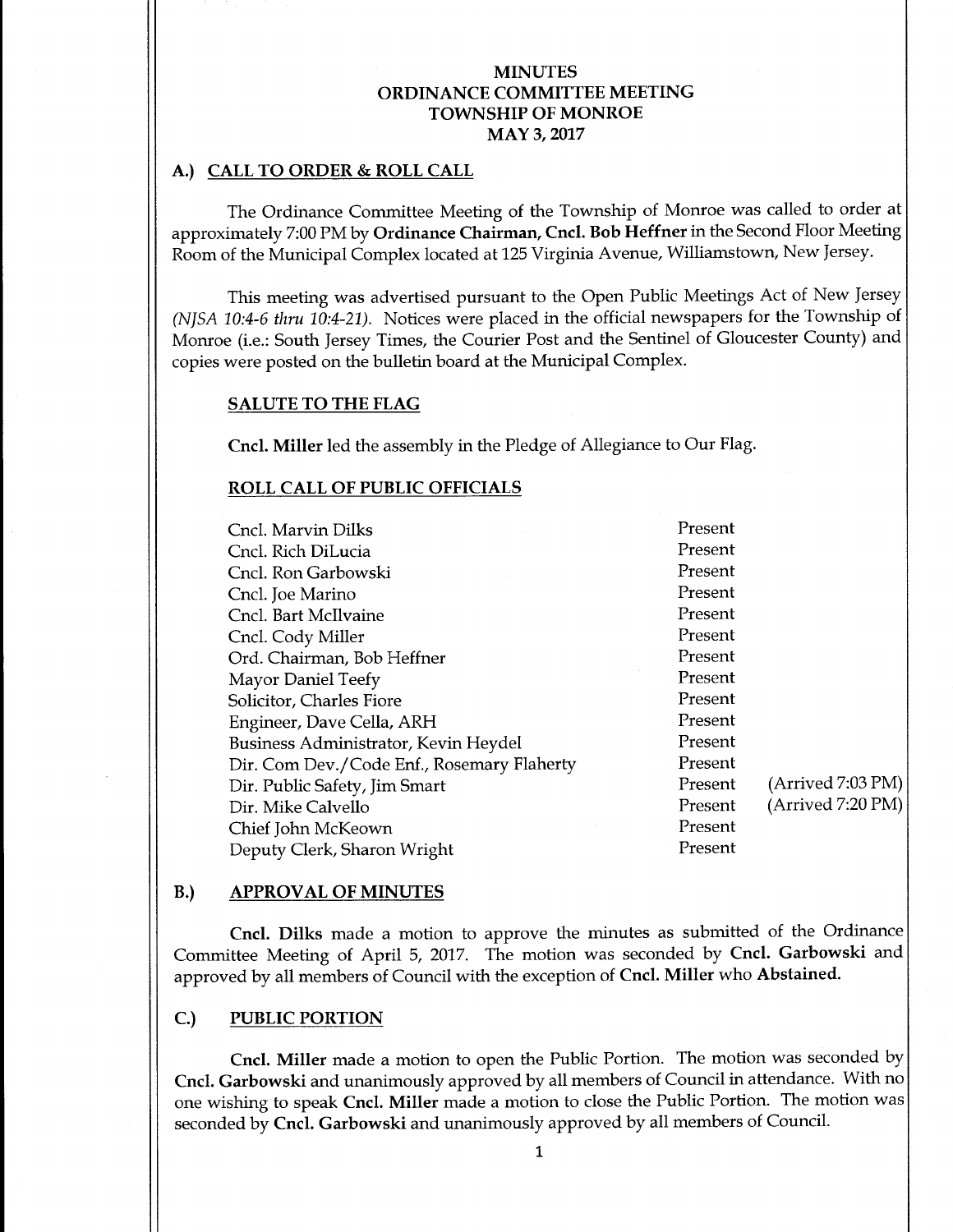## D.) ORDINANCES FOR REVIEW

#### Chapter 104-36 " Abandoned and Vacant Properties

Tara Park noted she reviewed the draft ordinance prepared by the Solicitor and discussed it with Community Champions. The draft ordinance does not include occupied properties only vacant ones but Community Champions has a model ordinance that includes occupied properties and requires registration twice a year, which would make banks more accountable. Inspections would also be done twice <sup>a</sup> year to ensure these properties are either occupied or vacant. Currently Community Champions does registration once <sup>a</sup> year but does no inspections. Ms. Park felt the language dealing with occupied properties in foreclosure should not be removed because the bank information is needed, as there are a number of complaints received about occupied properties. The proposed ordinance states the home must be vacant for six months and that could cause a problem in getting these properties cleaned up. Currently in our ordinance as well as the model ordinance the language states "any property that has had a Les Pendens filed" and she felt that definition should not change. Solicitor Fiore asked to review the model ordinance and went onto explain the reason he brought this matter to the forefront is because Tara is overwhelmed with the abandoned property registration and after reviewing the shared services agreement it sounds like many of the issues brought upon the municipality should be handled by Community Champions. Notification is the most important part and we need to be certain people are being noticed properly. Ms. Park noted they are but many banks don't care because they don't think we are <sup>a</sup> proactive town so she sent out a mass email to everyone on her spreadsheet and now <sup>160</sup> more houses have been registered. Mr. Fiore agreed with that but explained unless Community Champions notifies property owners correctly we cannot legally lien that property. The banks are responding to Ms. Park and that's great but we need to be sure Community Champions is doing everything they are being paid to do. Mrs. Flaherty commented State legislation says if <sup>a</sup> municipality has an ordinance in place 20% of the revenue taken in is supposed to be used for code enforcement. We are following the letter of the law with that and the more organized we have become the easier it has been. Solicitor Fiore agreed and noted he applauded their efforts in collecting the money but Community Champions needs to do what we are paying them to do and if they are not then we cannot lien the properties. He noted he would compare the two ordinances and prepare a draft ordinance for the June Ordinance Meeting. Cncl. Heffner questioned how the township knows if Community Champions sent the proper notification. Ms. Park explained she can log into their system and see the statements/ notices sent. She explained Community Champions sends out the notices and she sent an email out to those on the list that had not paid their third year fees and some banks were charged penalties for nonpayment. That list included <sup>a</sup> large amount of HUD and Veterans Administration properties and those fees are waived. Mr. Fiore explained when someone is added to the list they have the right to appeal and he finds it odd that no one has, which is why he wants to make sure Community Champions is issuing the proper notification. We have been successful in collecting money and no one has challenged it in court up to this time or even challenged being on the list. They have complained but have not filed <sup>a</sup> legal appeal. Ms. Park explained property maintenance violations are being sent out and if the property is occupied the banks copy us on every letter they send to the occupants telling them that they are supposed to be maintaining the property. Solicitor Fiore questioned whether the vacant property list was generated from the property maintenance violations or was Community Champions generating it. Ms. Park advised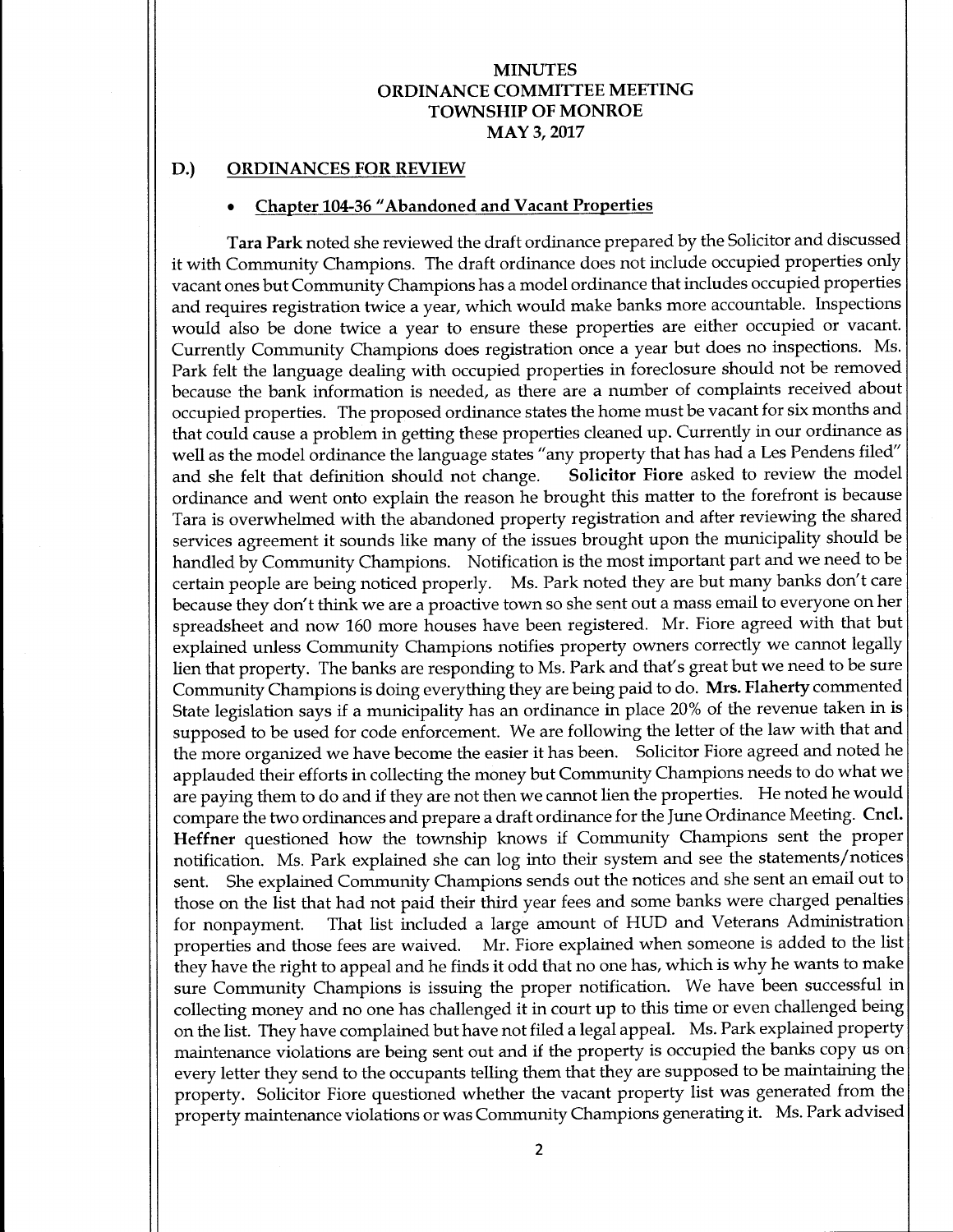# D.) ORDINANCES FOR REVIEW (cont'd)

Community Champions generates it. Solicitor Fiore felt we need to find out if Community Champions are notifying people according to State Statute so we have the ability to lien the registration fees and to give people the ability to appeal it. Ms. Park explained residents have contacted her questioning the registration and she explains to them that a les pendens was filed on the property and the bank has registered the property. She tells them to contact Community Champions if they have any further questions about it and in some cases they have deregistered properties because <sup>a</sup> disposal was done and nothing is held against the resident. She added at that point she didn't know if there was an appeal process that they go through. Council questioned whether there was a person at the County handling this. Ms. Park noted she contacts Pete Mercanti, who has had her write letters because we are the model town in the County for this program. She added she has <sup>a</sup> direct contract with Community Champions and was given another contact person today. Mr. Fiore read from <sup>a</sup> portion of the model ordinance that said the property list and additions shall be established by <sup>a</sup> publication in the official newspaper of the municipality, which publication shall constitute public notice and within ten days a notice shall be sent by certified and regular mail return receipt requested" and explained this is to let those individuals know that they are on the list and he was not sure if Community Champions was doing that. Mrs. Flaherty added she receives letters when homes are in foreclosure from attorneys representing banks/ mortgage companies and the people who had the mortgage are also copied on the letter so they know they are on a foreclosure list. Mayor Teefy requested a conference call be set up with Community Champions, Mr. Fiore, Ms. Park and Mrs. Flaherty to discuss their process. Mr. Fiore agreed with that. He commented we don't want to be hit with <sup>a</sup> class action suit based upon one person not being notified. Cncl. Marino questioned why the property registration fee schedule was being slashed from \$1,500.00 to \$1,000.00 in the proposed amendment to Chapter 74. Ms. Park noted under the model ordinance there is a biannual registration and some towns in Gloucester County and Atlantic County that did not join when we did are now using the biannual registration. Cncl. Marino questioned whether the registration fee would be \$1,000.00 two times a year for the first year. Ms. Park explained the Solicitor's ordinance required \$1,000.00 to be paid on vacant properties after six months and that would drastically reduce our list from the <sup>770</sup> we currently have so the fees paid would be much less then we are getting right now. If we kept the fees the same for vacant and occupied with the les pendens filed and we collect fees biannually it would be \$1,000.00 per year and the \$1,500.00 for third year is fair. Currently we do \$500.00, \$1,000.00 and \$1,500.00 and those are some of the lowest fees in the County. Some towns are \$2,500.<sup>00</sup> in the third year. Cncl. Marino expressed concern that in the future less fees will be collected so there could be less money to make repairs to abandoned homes. Ideally the banks are paying 100% back or 118% if the property has <sup>a</sup> lien so there should be some money. Mr. Fiore noted the banks should be making repairs not the township. Mayor Teefy explained if the banks do not act then the township cleans up the properties with these funds. Cncl. Pres. banks do not act then the township cleans up the properties with these funds. McIlvaine questioned what was the reason for lowering them. Mr. Fiore explained the fee change<br>was just a carryover from another ordinance and was just for discussion. Cncl. DiLucia was just a carryover from another ordinance and was just for discussion. questioned how the cash flow has been and whether what was budgeted is enough. Mrs. Flaherty replied no, the department needs more money allocated into this fund. She did speak to Kevin about it and will be coming to Council for an emergency appropriation. Last year \$550,000.00 was taken in and this year so far the average is \$180,000.00 per month. Mr. Heydel advised we took in about \$400,000.00 this year. Ms. Park added and April will be the same if not more than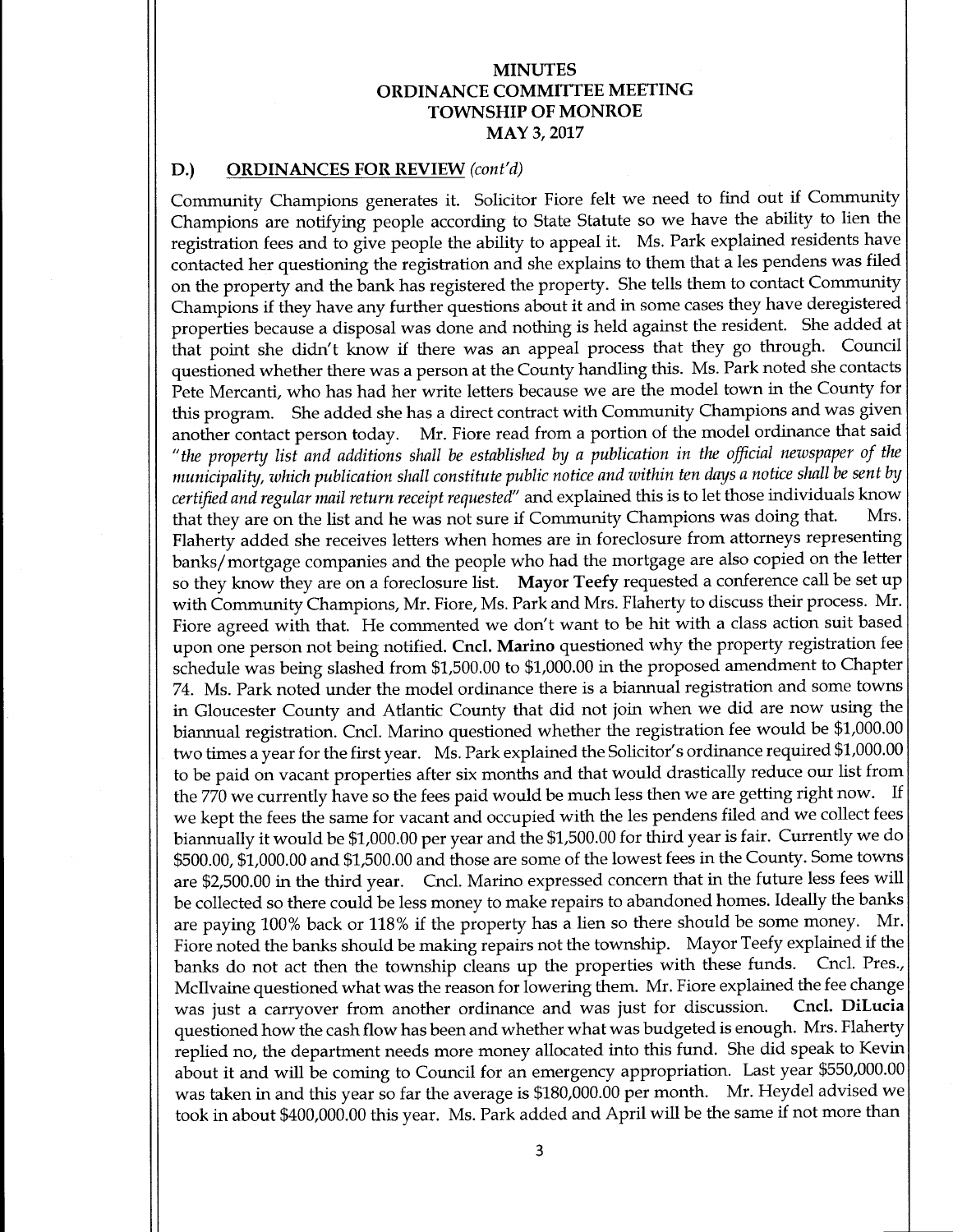### D.) ORDINANCES FOR REVIEW (cont'd)

March. Mrs. Flaherty noted her budget was \$30,000.00 for property maintenance and there was about \$20,000.00 in construction. The fifteen worst properties are being cleaned up and they are averaging \$5,000.00 to \$6,000.00. Liens are being placed on the properties so that money is 100% recoupable. If the banks don't pay us within 30 days the property will be sold at a tax sale and<br>18% will be paid in interest. Mrs. Flaherty suggested averaging fees from other towns in the Mrs. Flaherty suggested averaging fees from other towns in the County to establish standard fees per year. She felt if fees were collected twice <sup>a</sup> year it may be an incentive for banks to get the properties marketed and sold. Cncl. Marino questioned whether contractors already billed for the properties that were cleaned up. Ms. Park explained the contractor invoices were done in April so it has not been 30 days yet. After 30 days an additional 500.00 penalty will be attached. Mrs. Flaherty noted she contacted the State to see if <sup>a</sup> trust fund was needed and they said it was not required but some towns do have one and transfer the money into the general budget at the end of the year. The State said 20% must be allocated to code enforcement but it is recommended <sup>a</sup> larger portion of the total amount collected be put into code enforcement. The whole idea of this program is to keep neighborhoods looking good so they don't become poverty areas. She noted the properties being worked on right now are disgusting and if she lived next to one she would be attending <sup>a</sup> Council Meeting. Cncl. Marino questioned whether the cleanups have paused because the department needs the appropriation or are they still moving forward. Mrs. Flaherty advised the properties are so bad that the contractors are still working on them. Round one was the worst properties and then we have round two already created and we will keep working it down. The more notices and charges banks receive will let them know they need to do the right thing in Monroe Township. They keep properties in other towns such as Collingswood really nice, as that mayor will take the properties in foreclosure and we could have the same effect if we use the tools the State has given us. Mayor Teefy noted that appropriation would be taken from the \$400,000.00 that already came in. Cncl. Heffner questioned if Council agreed that fees should be brought up to what the rest of the County is at. Mr. Fiore suggested the fees be the maximum of what State Statute allows and Council agreed. Ms. Park gave Solicitor Fiore a copy of Community Champion's model ordinance as well as the ordinances from other Gloucester County towns that deals with Community Champions. Cncl. Heffner noted this matter will be placed on the June Ordinance Committee Meeting for further discussion.

### Chapter 162" Housing Standards"

Mrs. Flaherty noted inspections of rental properties was deleted from the township code in 2015 based upon information that towns were being sued and she felt the information we received wasn't 100% correct and inspections need to be put back into effect. She noted she created <sup>a</sup> brand new ordinance that makes <sup>a</sup> little more sense because it takes less time to perform inspections on <sup>a</sup> fourplex then it would on <sup>a</sup> single family dwelling. We need to make sure five year potable well testing is done when required and that everything is safe and maintained on the inside and outside of the house for the tenants and their children. She requested Council enact this ordinance immediately so the program could begin in September during the off season of the Zoning and Construction Offices. This will let us know who resides in our town and everything will be tracked by Excel as well as Fortis. Mrs. Flaherty noted at one point in time <sup>a</sup> job title "Housing Official" was created but it was never created by ordinance so she would like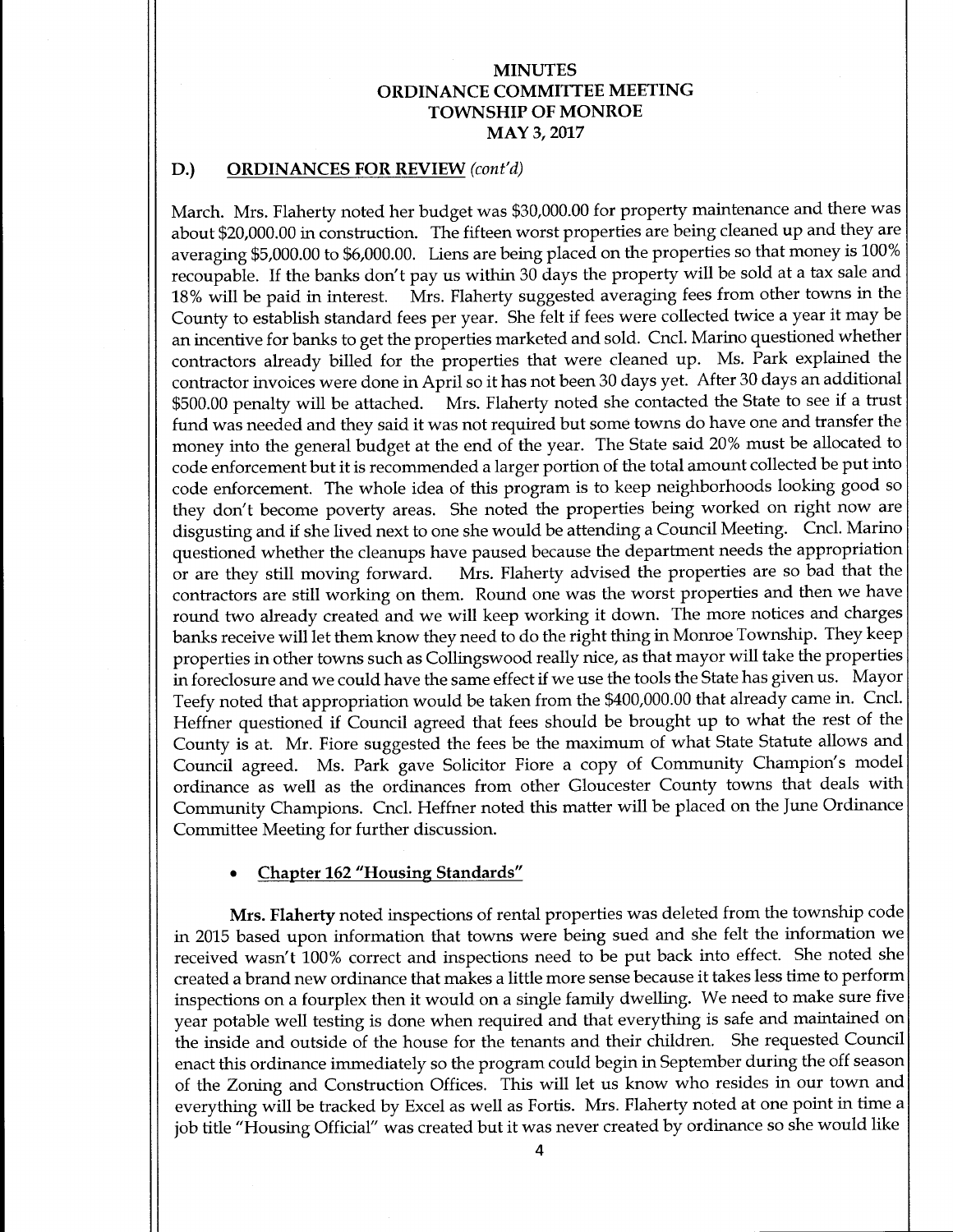## D.) ORDINANCES FOR REVIEW (cont'd)

that done and placed on the next ordinance meeting agenda as the Director of Code Enforcement would make that appointment. She noted currently Mr. Kozak does all inspections for resales and rentals. Cncl. Marino referred to the language in Section C. that stated an accessory building could be no larger than 10' by 10'. He felt that was small and questioned whether anything bigger could be put up. Mrs. Flaherty noted nothing bigger and that was to avoid each tenant in <sup>a</sup> fourplex from having <sup>a</sup> 10' by 10' shed. Cncl. Marino questioned what if the rental unit was <sup>a</sup> single family home or <sup>a</sup> duplex. Mrs. Flaherty noted she created this ordinance prior to doing the accessory ordinance so she suggested making this section consistent with that ordinance. Solicitor Fiore noted he included the Deptford Township Animal House ordinance under Section 162-5 as it holds landlords responsible for the actions of the tenants. Cncl. Marino noted that includes bonding for possibly three years and he questioned whether that was typical or was that extreme. Solicitor Fiore advised <sup>a</sup> problematic landlord in Deptford challenged this and it was upheld by the court. Cncl. Heffner referred to Section 162-10 Fees and questioned whether the 1-5 units were on one property or could they be five units throughout the town. Mrs. Flaherty explained it would be <sup>1</sup> to 5 units on the same property and that could be clarified in the ordinance. Cncl. Heffner polled Council and all were in favor of moving the ordinance forward for First Reading at the May 8th Council Meeting.

Chapter 74 "Fees"

Mrs. Flaherty explained right now the fees for Clothing bins are \$25.00 per annual inspection and those fees should be \$25. <sup>00</sup> per bin. Cncl. Heffner polled Council and all were in favor of moving the proposed amendment to Chapter 74 forward for First Reading at the May 8th Council Meeting.

#### Chapter 65 "Smoking Township Property"

Solicitor Fiore explained currently smoking is permitted on Township property so the question is should it be prohibited within <sup>a</sup> distance of 50 feet or <sup>25</sup> feet of <sup>a</sup> township building. Council questioned if an area was designated for smoking would ashtrays need to be provided. Mr. Fiore advised no ashtrays or shelters need to be provided. Cncl. Heffner commented that no one is permitted to smoke on school property they must go out to the road to smoke. Cncl. Miller spoke of the Rowan College Smoking Policy, which includes a designated smoking area that has signage and is <sup>a</sup> certain number of feet away from the front of buildings. Mr. Fiore felt the distance should be at a minimum what the State requires from a doorway. He explained signs could be placed by the door of municipal buildings stating smoking is prohibited within <sup>a</sup> certain number of feet of the door and what the penalties are in the ordinance. He suggested twenty-five feet from the buildings. Cncl. Heffner questioned whether this would also pertain to township vehicles. Mr. Fiore noted that is not addressed in the ordinance so it would be up to Council if<br>they want to do that. The Mayor and Council indicated they did not care about that. Council they want to do that. The Mayor and Council indicated they did not care about that. discussed the distance and all agreed it should be twenty-five feet away the entrance of township owned buildings. First Reading of the ordinance will be held during the May 8<sup>th</sup> Council Meeting.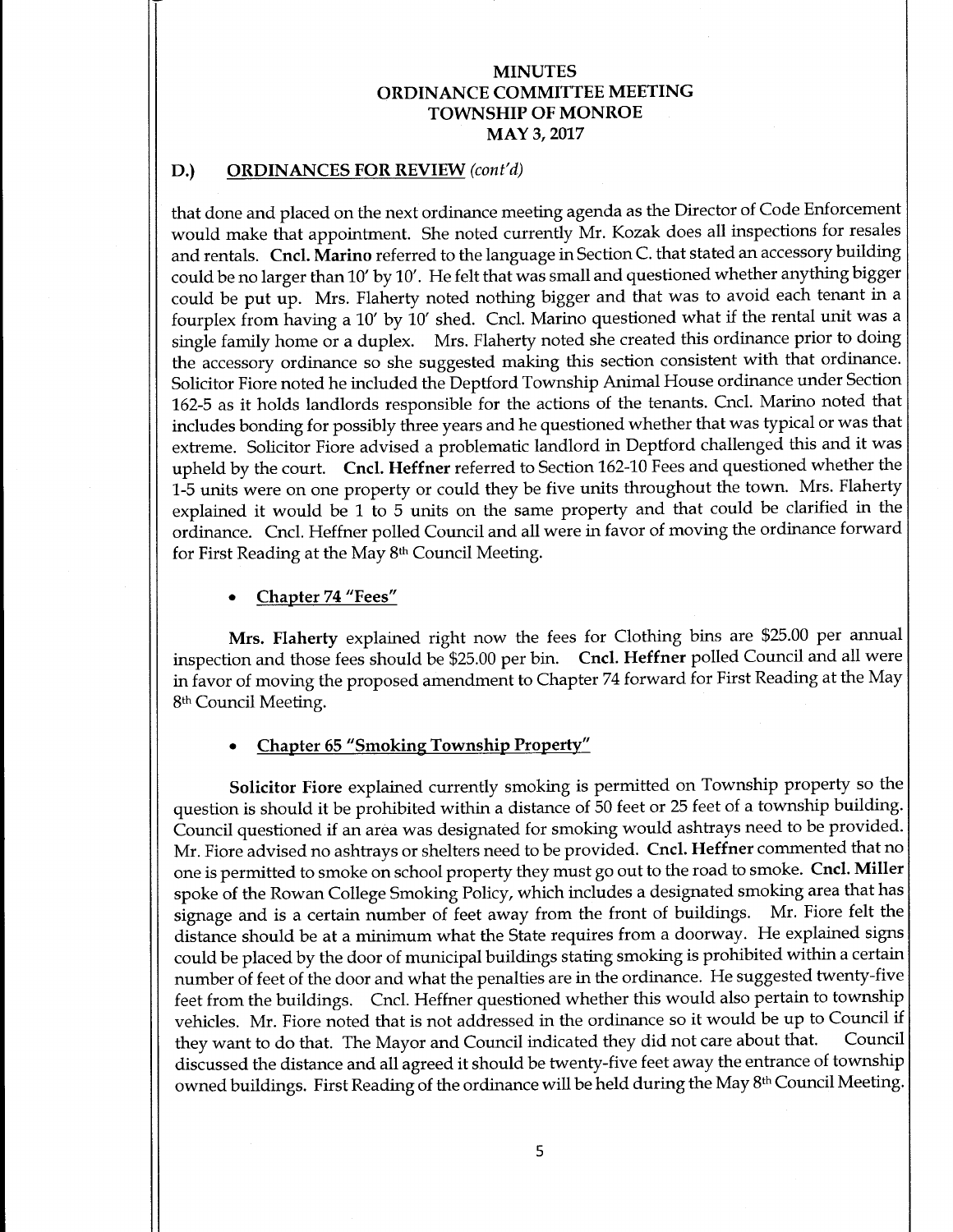# D.) ORDINANCES FOR REVIEW (cont'd)

### Chapter 94" Emergency Number Registration"

Solicitor Fiore explained the proposed amendment increases the fine for landlords of multi-dwelling units and mobile home parks not registering emergency contact phone numbers with the township and their tenants to what State Statute permits. Cncl. Heffner polled Council and all agreed to move the ordinance forward for First Reading at the May 8<sup>th</sup> Council Meeting.

## Chapter 175-89 " Accessory Buildings"

Director of Community Development/Code Enforcement Rosemary Flaherty explained the draft ordinance was approved by the Planning Board and they are recommending the ordinance be approved by Council. Cncl. Heffner noted the Planning Board will be voting on the ordinance at their May 11th meeting. Solicitor Fiore advised Council can move the ordinance forward for First Reading prior to the Planning Board adopting their resolution. Cncl. Heffner polled Council and all were in favor of moving the ordinance forward for First Reading at the May 8th Council Meeting.

## Chapter 37 "Length Of Service Awards Program"

Cncl. Garbowski made a motion to open the meeting to the public for anyone wishing to speak regarding LOSAP. The motion was seconded by Cncl. DiLucia and unanimously approved by all members of Council.

Representatives from the Williamstown Fire Company in attendance to address the proposed changes to the LOSAP ordinance were Tom Swartz, President, Carmen DiNovi past President and Parliamentarian and Rich Jacobi one of the original authors and administrators of the LOSAP Ordinance. Mr. Swartz noted he has been involved in the LOSAP program for six years as the coordinator for the Fire Company. Last month the ordinance was pulled from the table at the Fire Company's request and a meeting was held with Cncl. Heffner and Mr. Fiore to discuss some of the Fire Company's concerns, which were not to enhance the program for them but to make it cheaper and run more smoothly for the town. We agree with everything except two items still in the ordinance that may be State mandated. One is that members are eligible immediately upon joining the company and the other is prior years of service up to ten years. Cncl. Heffner questioned what the current eligibility requirement is? Mr. Swartz explained it is currently three years of service and twenty-one years of age. The first three years is when new members are established or weeded out. In the beginning members are gung ho but after a year they start dropping out so if they are eligible immediately the township would need to pull back funding from accounts set up for them. Solicitor Fiore felt that was part of the State Statute and commented that he didn't think that was an issue after their meeting. Mr. Swartz noted the other issue falls under Section 37-10 Prior Volunteer Service. He questioned whether the language in the ordinance meant ten years of service prior to LOSAP starting. Mr. Fiore explained it couldn't be prior to LOSAP being adopted by the Township. Mr. Swartz noted he came to town in <sup>2003</sup> with ten years of service in another fire company. LOSAP was adopted by the township in 2000 so could he request three years of prior service and if so that could cost the township <sup>a</sup> lot of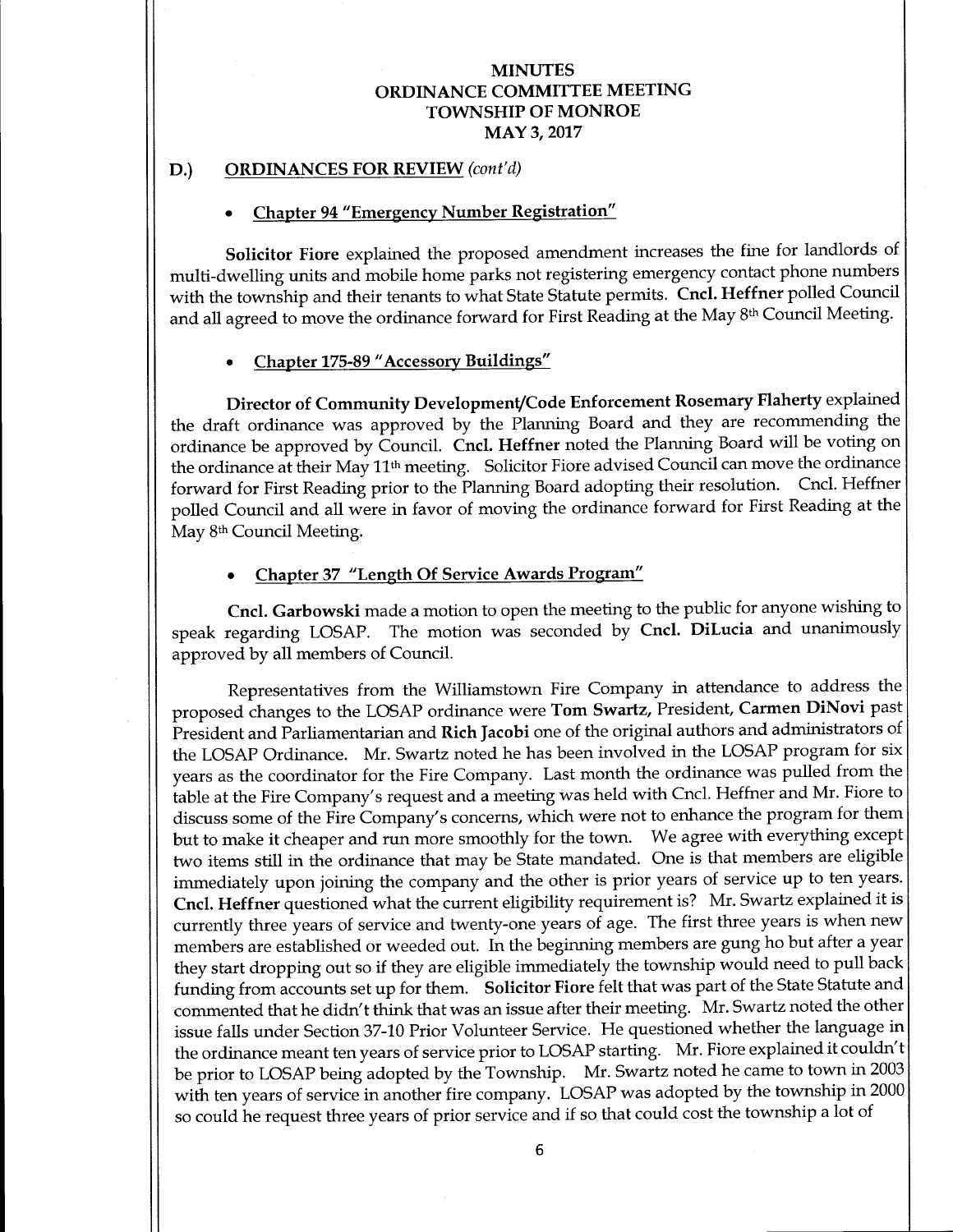### D.) ORDINANCES FOR REVIEW (cont'd)

money. Rich Jacobi noted that cannot be done. He explained he spoke to the man who wrote the LOSAP law for the State and language dealing with that would have had to be included in the original referendum so if we were to do that now, we would need to do another referendum. BA Kevin Heydel noted people have gotten credit for previous years because we have some who have forty-five years of service. Mr. Swartz noted that is why this language is not very clear. He<br>explained each member must generate 75 points and points are given for years of service. If a explained each member must generate 75 points and points are given for years of service. member has belonged to the fire company for fifty years they get 50 points; he has been a member for thirteen years so he gets 13 points. Solicitor Fiore questioned whether the current procedure permitted credit for prior active service with another organization. Mr.Swartz replied no, credit is given for years of service with our organization. why would Monroe Township taxpayers be burdened for services that were performed in another municipality. Mr. Heydel felt this language was from when the ordinance was first adopted. In 2000 if we went exactly by the three year requirement in the ordinance than no one would have gotten LOSAP from 2000 to 2003 because everyone would have had to wait until 2004 and that is not what happened. The members were credited with their years of service prior to the first year. Director of Public Safety, Jim Smart explained that was because all those members already served their three years. The three years is put in there because we want members to serve for a certain amount of time. This is a length of service program, which means members need to provide service for a length of time. Three years was picked because members get in at eighteen and three years takes them to twenty-one. Those members are still participating in the LOSAP program as they are accrediting those three years to become eligible to collect the money. Members are part of the program the minute they sign the township paperwork. The policy is members show their dedication to Monroe Township for three years before we fork over any money. He added the members here were all part of the inception of LOSAP and we discussed this for weeks and weeks. Rich Jacobi added Cecil Fire and Ambulance, Monroe Rich Jacobi added Cecil Fire and Ambulance, Monroe Township Ambulance and Rescue and the Williamstown Fire Company met for months to create the point system. Back then there were problems with the all-calls so additional points were given as an incentive to go out on all-calls. All the volunteer service organizations agreed to this program and the position of the Williamstown Fire Company is that no changes should be made. The program is working well and it is what was approved by the residents of the township by referendum. He added maintenance must be done as far as the age of eighteen but we can still keep a more stringent program than the State allows so we could have 150 points if we want. Director Smart added members are working in the system from the day they become a member but there is a two year probation period. If we opened LOSAP accounts immediately we could have a member leave after one year and then we have an open account that needs to be closed. Mr. Jacobi noted the Williamstown Fire Company probably has <sup>a</sup> 50% washout rate in the first two/ three years and that's why the three year period was put in place. He gave the example of a fireman that had six years with the Fire Company and four years in LOSAP when he went to Virginia to get <sup>a</sup> full time job. He was not vested so that money is sitting in that LOSAP account so there needs to be a mechanism where after a certain number of dormant years that money can be pulled back. Mr. Heydel requested he be notified when members leave the organization because he currently receives no notification. He has already identified people that money should be taken back from but the issue is getting their correct addresses to send them certified letters advising them the money will be taken back. Carmen DiNovi explained much of this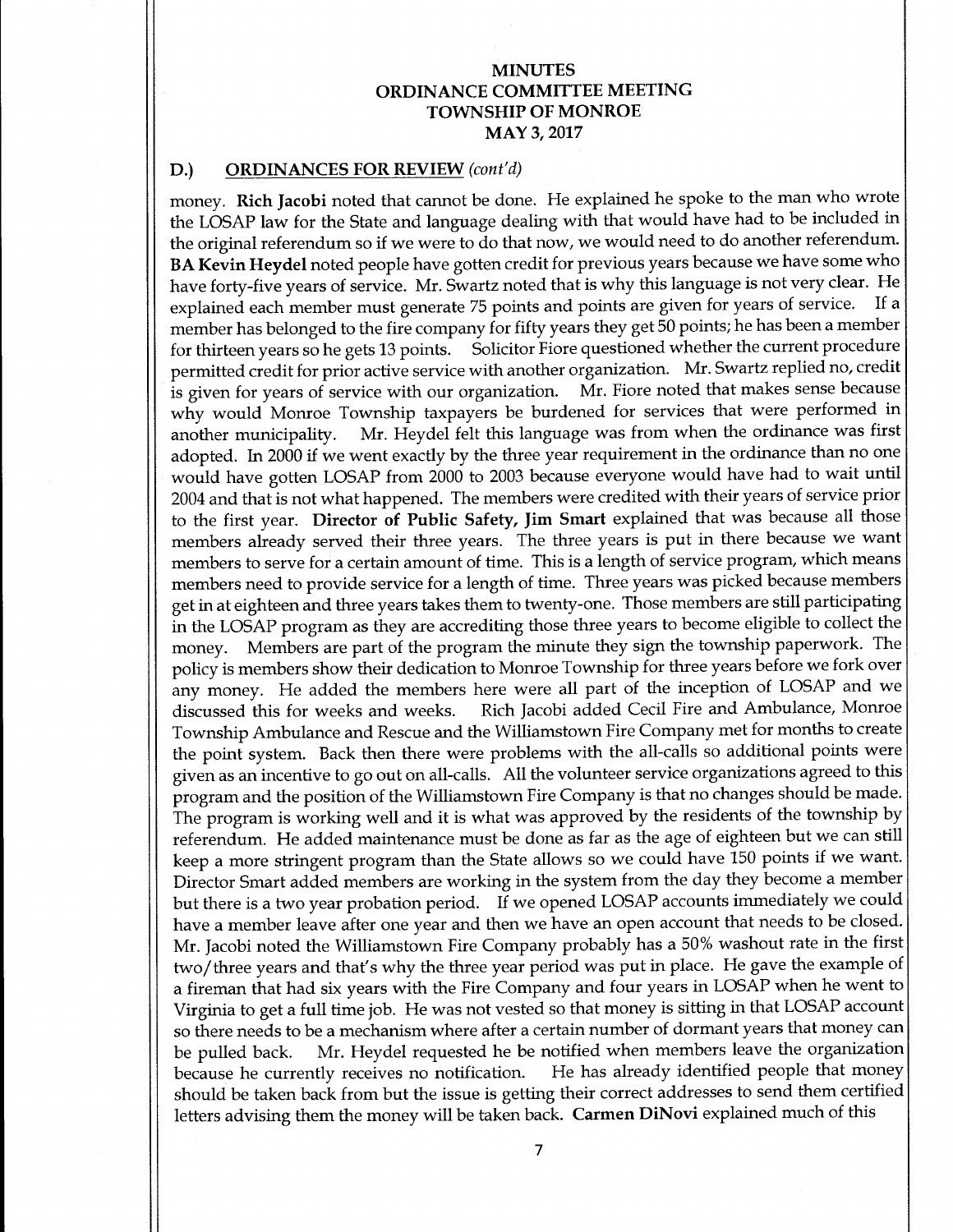### D.) ORDINANCES FOR REVIEW (cont'd)

deals with State Statute and we can't argue what the law says. He added the reason the township received the State Finance Notice was because other fire departments were not following the State Statute at all. Williamstown follows that Statute. The original ordinance needs to be tweaked by Council and we understand that but there are certain things that are not Statute and one is the three year period. He questioned why funds would be set aside unless <sup>a</sup> person proves themselves. He compared it to <sup>a</sup> person put on probation when hired by the township because if they don't work out they will be gone and that is what the three years of service requirement is and the fire company does not want that to change. He noted he interviewed five firefighters and within a six month period four of them were gone because all they want is the blue lights. Our job is to weed out and keep only the firefighters that really want to be here. We understand Council has no choice when it comes to State Statute or the township could be opened up to litigation but some of the other things that are not Statute we would like to work with Council to put back in the ordinance. Mr. Heydel noted this works very well for the Fire Company but does it work well for the other two organizations. Director Smart felt that it should since it is length of service. Mr. Heydel requested Mr. Smart to define length of service as their length of service or that of the State Statute. Mr. Smart noted State Statute simply says they need to participate in it, it does not say how they participate in it. Mr. Heydel explained State Statute says in order for them to receive LOSAP they have to meet the point structure and to be vested they must complete five years and that is the length of service. Director Smart noted the length of service for the fire company is seven years and that is set by the State Relief Association so that is why the three and the five add up to give eight years. Mr. Heydel noted the State Relief is why the three and the five add up to give eight years. Association is for fire companies not ambulance. The Ambulance Association point structure says they get 71/2% of their total calls up to <sup>a</sup> maximum of <sup>25</sup> points so they do <sup>2000</sup> calls and instead of getting <sup>150</sup> points they only get 25. Ambulance members are running twelve hour shifts every week to get 25 points and with their burnout rate because of those shifts no one can get LOSAP. Only thirteen people in the Ambulance Association receive LOSAP, which is the same amount as Cecil who handles 180 calls. Mr. Jacobi explained when LOSAP was started Cecil still had an ambulance and Monroe Ambulance still had rescue. At that time they knew their problems and they made up the point system. He noted Mr. Heydel says they are experiencing burnout but what he has heard from different people is that everyone who wants to become an EMT goes to Monroe Township because they will pay for the \$2,600.00 EMT course and then they can get a job elsewhere. There is no requirement for them to volunteer three or four years with the township. Mr. Heydel advised they must volunteer for one year. Mr. Jacobi suggested instead of incentives through LOSAP the township should give ambulance members \$50.00 for showing up to an all call. Mr. Heydel noted we tried to give them something a couple of years ago and there was opposition to that. Cncl. Heffner commented about everyone's Cncl. Heffner commented about everyone's different opinions and went on to appoint <sup>a</sup> committee of Council (Cncl. Heffner, DiLucia and Dilks) to meet with two members of the Williamstown Fire Department, Monroe Ambulance Association and Cecil Fire Department. He asked Mr. Heydel to attend the meeting and bring copies of the LOSAP financial records. Mr. DiNovi noted he didn't want anyone to think that the Fire Department was trying to pit one organization against the other. What we are trying to do this evening is tell Council how we feel it should be. He added in his opinion we have <sup>a</sup> great fire department that cost the township nothing and he appreciates Council for listening tonight.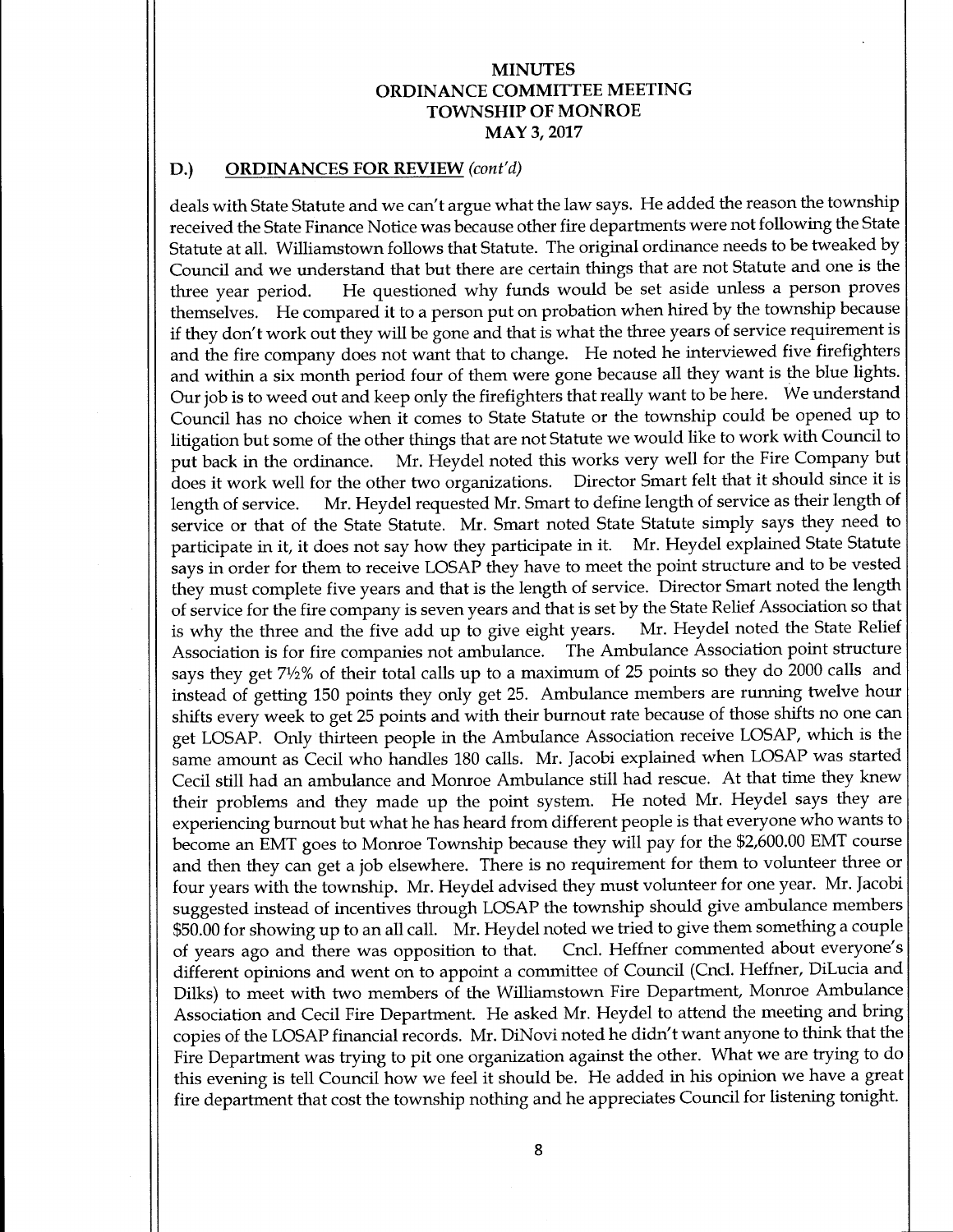### D.) ORDINANCES FOR REVIEW (cont'd)

Cncl. Heffner noted he would reach out to everyone with a meeting date to discuss this issue further.

Cncl. Miller made <sup>a</sup> motion to close the public portion. The motion was seconded by Cncl. Dilks and unanimously approved by all members of Council.

## E.) MATTERS FOR DISCUSSION

- Chapter 30 "Emergency Services" REMOVED FROM AGENDA
- Chapter 107 "Charitable Clothing Bins"

Mrs. Flaherty explained the township is experiencing an influx of clothing bins along the Black Horse Pike even on some residential properties, as they are tax write-offs for property owners and she would like to restrict them to 501C3 organizations and one per property. Other towns do that and require organizations to apply for a permit and show their 501C3 certificate so the town knows it is an actual organization and not just someone selling donated clothing as <sup>a</sup> commodity overseas. Existing bins at Shop Rite and Geet' <sup>s</sup> Diner would be grandfathered but they would be subject to the new fee of \$25.00 per year per bin. Cncl. Heffner noted some of the bins have things overflowing and he questioned whether the property owner or the bin owner was responsible for cleaning that up. Mrs. Flaherty explained annual inspections of clothing bins were not done until she came onboard and reviewed the code to see what she was responsible for. Now little by little they are being cleaned up and coming into compliance, which was never done unless someone made a formal complaint and many times those complaints were not followed through on. She noted when Council sees a problem they should email her and she will go right out and get it corrected. Cncl. Dilks noted in the past violations were reported to and handled by the Board of Health. Dan Kozak, Inspector for the Board of Health advised in the past the company that owned the bin would be contacted and they would clean it up. Mrs. Flaherty added she called Shop Rite and they had them cleaned up. Solicitor Fiore noted the ordinance currently says if <sup>a</sup> complaint is received it shall be investigated within thirty days and he suggested shortening that time period as well as the time given to remediate the problem. Mrs. Flaherty suggested making it immediately. Cncl. Marino questioned how big of <sup>a</sup> problem is this. Mrs. Flaherty noted it is <sup>a</sup> big problem as there are now about forty-five clothing bins all over the town. Cncl. Miller questioned whether the ordinance would include language that clothing bins are not permitted on residential properties. Mrs. Flaherty explained they are not an accessory building so they are not permitted. Cncl. Heffner polled Council and all were in favor of the Solicitor preparing a draft ordinance for the June Ordinance Meeting.

#### F.) NEW BUSINESS

Mayor Teefy referred to previous discussions regarding five year tax abatement for 55 and over communities and questioned whether Council would be interested in doing that in order to compete with other towns offering it. Cncl. Miller noted the Redevelopment Committee requested their attorney to see what other towns are doing and once the committee reviews that information they will make <sup>a</sup> recommendation to Council. The next Redevelopment Committee